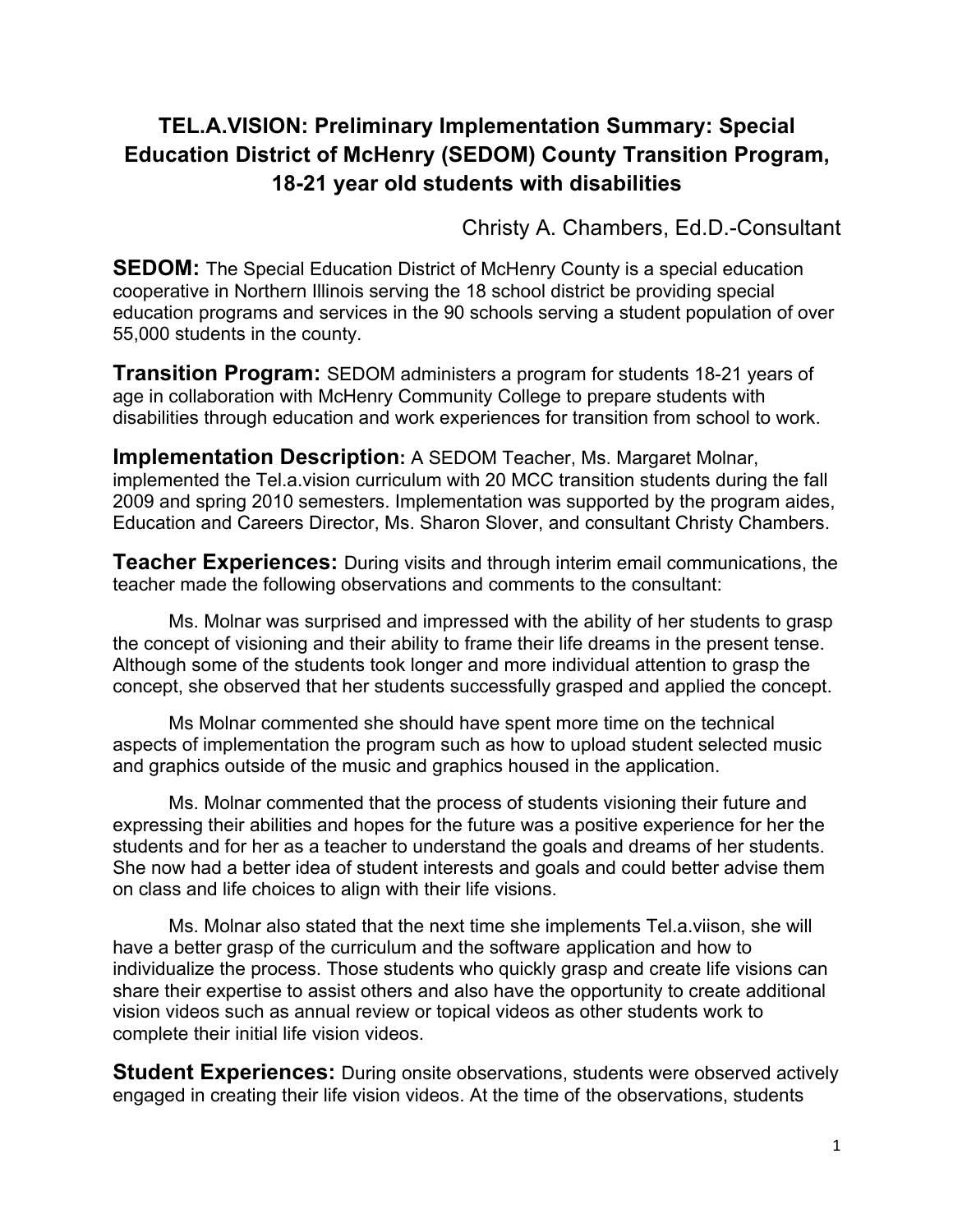experienced the initial lessons of the curriculum guide, had created their dream statements and were at the point of creating the initial Director's Cut. Students were uploading music and graphics and were proudly sharing their visions videos with the consultant and with one another. They were eagerly assisting one another as one student would figure out how to technically implement aspects of the software and would proudly assist his/her classmates. The program aides were needed to assist some of the students working more slowly and needing individual assistance to grasp the concept of stating life visions in current terms. At first many of the students found learning the software confusing. After they understood how to use the program, the comments were uniformly positive, with virtually all students taking great pride in their presentations.

### **Student Comments:**

They really enjoyed creating the vision videos.

We were able to review each other's videos and find mistakes and make suggestions with kindness.

Our grammar improved from the beginning of the class.

We worked better in groups than at the beginning of the class. We were able to help each other.

It gave me a chance to express myself.

I liked thinking about the future.

They were excited each time I came to visit, which was every week except the one when the comments were made.

### **Social Worker Comments: Dave Munson**

As a social worker, I found the software to be of great value in working with students preparing for adult life. The software promoted a positive future focus, which is difficult for many students who have low self esteem. The project stimulated planning, self examination, and thought in the students. From my perspective, the projects also give staff working with students a great deal of information to work with when attempting to educate and guide students toward transition. The nature of the software allows a projective look at student values, self worth, and sense of efficacy in relation to functioning in the non academic world. So not only does the software help students to focus on the future in a positive manner, it is a good diagnostic tool for assessing student's transition needs.

**Parent Comments:** Feedback on the parents' surveys was very positive. Some parents, however, answered Not sure to 6 (realistic goals) and 11 (encouraged to develop and focus on a positive future).

## **Consultant Comments: Christy Chambers**